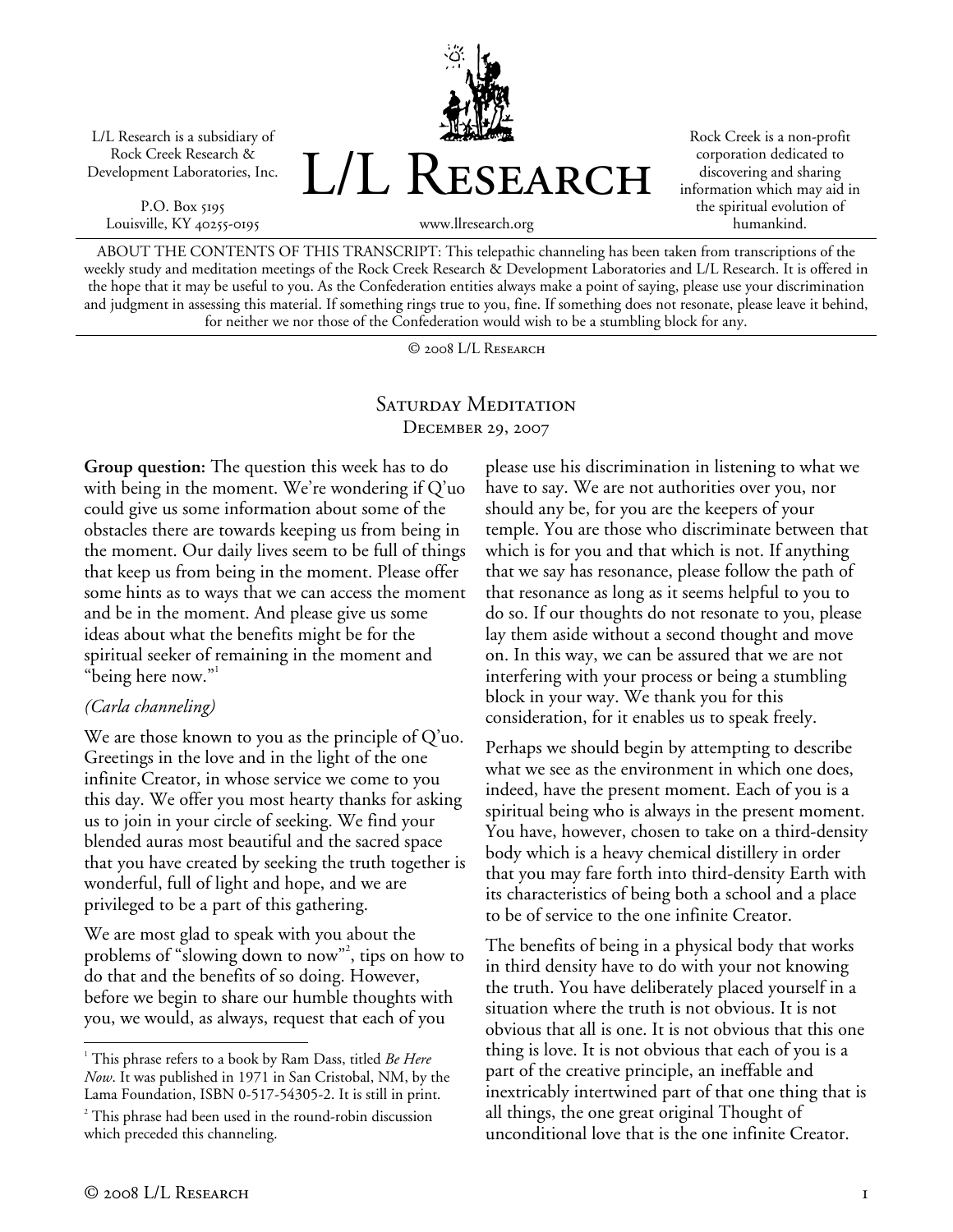Why would you wish to place yourself in a position of unknowing? My friends, you wished to learn and you wished to serve and above all you wished to choose. And all of these things needed to be done by faith, faith in things unseen and unprovable.

Your world does not give you this faith. There is nothing in your culture which assures you that all is well and that all will be well. Yet that is the discovery that each makes for himself as he wakes up from the planetary dream and discovers that it is a much larger universe, and a much different one, than your culture may have taught you.

What a blessing it is to wake up! And yet, what does one do with that awareness that there is a metaphysical universe that is so much more real than this illusion which is called planet Earth that it creates of the lifetime a completely different experience? Indeed, in many cases there is no one with whom to talk about these perceptions. And there is certainly no support for the awakened seeker within the day-to-day structures of your society.

Each of those in the circle spoke, in the round-robin discussion which preceded this session of working, of those things that are in life that keep one moving and going and doing the work: that which pays the bills, the errands that one must do, and so forth. And yet there is far more in the way of distraction and discouragement in your environment, my friends. There is the characteristic clatter of the media in your lives, whether it be radio, television or newspapers or, as the one known as J said, the MP3 player. There is talk and music and noise that characteristically is a part of your environment on a day-to-day basis.

It is not usually an environment that is conducive to seeking the silence and luxuriating in that silent, voice of spirit in which all is known. And yet, each of you has awakened from the planetary dream. And each now wishes to know how to use that increased and enhanced awareness of the truth more skillfully.

This is your situation. In terms of the world, the consensus-reality physical world, you have no way to prove that which you feel is true. It is as though there was, on solid land, only the ordinary; only the uninspired; only the flat black and white of unenhanced living. And yet the enhanced version of life cannot take place upon the solid ground. Therefore, in order to begin to express a life in faith, the seeker must gather his forces together and choose to leap into the midair of the unknown, embracing the mystery, affirming that which is not seen, and finding his feet only after he has made the choice to believe that, indeed, all is well and all will be well.

Thusly, we say to you, my friends, that there are as many distractions and discouragements that keep one from the now as there are pages in the newspaper, tunes on the iPod, reruns on the television, and above all, my friends, thoughts in your head, thoughts that go around and around without your choosing at any time to get off the merry-go-round and rest.

You as a culture lack restfulness and thusly there is this constant feeling of movement and the need to keep current and up with things and in the flow. And yet, as your world uses these terms, it does not indicate a movement towards unity, peace and enhanced awareness but rather a firmer grip upon the strap of the transit system that is constantly taking you from moment to moment, chore to chore, and job to job.

We paint an unhappy picture, do we not, my friends? Yet, this is the environment you chose. This is the school you asked to attend. And this is the place where you hoped to share, in great joy and radiance, the love and the light of the one infinite Creator. For you heard the cry of Earth and you hoped to hold the light at this time in a dark world, so that gradually, as you allowed the light of the Creator to shine through you, you could infect others with this joy and effortless flow of light and love that is coming through each of you at all times. And yet so seldom is it acknowledged, blessed and given a boost as it goes through your energy system and out into the world.

You indeed came here to do that. Yet this is where doing meets being, for in allowing the light to shine through you, you are not doing anything except giving your will to the one infinite Creator and asking to be used as an instrument of his love, his light, and his peace.

You came here also to balance wisdom and love. In some cases, you also wanted to balance wisdom, love and power. There is a great beauty in being a creature entirely of love, and yet to blend love and wisdom in a more useful way in your energy system is something that each of you is hoping that this incarnation will produce. The catalyst of the day, the grist for the mill that you must grind, those seeming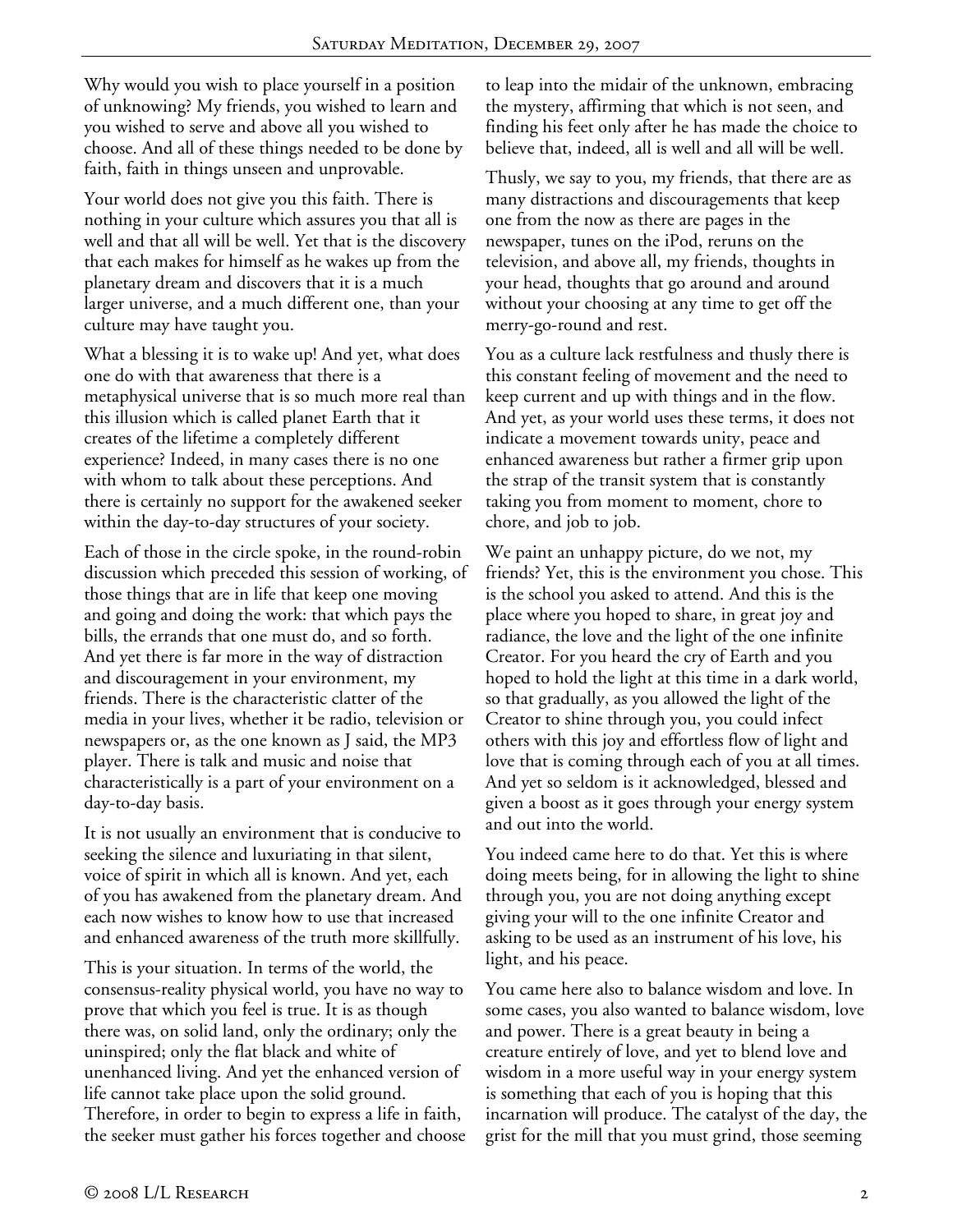challenges that meet you as you awaken for the day: all of those things are your way of practicing the presence of the one Creator as you go, not segregating moments during your day when it is Creator-time and letting the rest of the day be worldly time. You hoped, when you came here, to find the way to so balance your awareness of love, power and wisdom that you were able to begin to sense the metaphysical world that is inherent in every seemingly passing moment.

You as a soul live in two worlds at once. Indeed, one of the most powerful gifts that you offer through your living of your life is the capacity that you have to be both in time/space, where you are a citizen of eternity, and in space/time, where you are born of woman to live a life within this chemical-distillery vehicle of yours and then allow the vehicle to go to dust while you, as a soul, revert back to the time/space version of yourself which has interpenetrated your physical body and your physical life throughout your incarnation.

You are that entity that can both act in space/time and be fully aware of time/space. You bring those two illusions together, the heavy illusion and the lighter illusion. And yes, we call both the metaphysical and the physical world illusions. As far as we know, all that is seen, touch, felt, tasted and so forth is an illusion. But as well, all that is thought in the worlds that are unseen is also a kind of illusion, each illusion being carefully crafted to give the inhabitants of that illusion those elements which they need in order to experience, learn, serve and grow. For all that you do and all that we do and all that is done in all of creation is harvested to the one infinite Creator, that It may know Itself ever better.

You are, then, that nexus $^3$  in which timelessness meets time and insight meets intellect. You do not need to let those two separate. You may continue to live a worldly life and at the same time, ever and always, daily enhance your connection with the divine. Remember that you are priests. It is said in your holy works that you are a nation of priests, and so you are, each of you those which conduct the sacred rite of living within the temple of your body, your mind, your emotions, your intellect, and your spirit.

This instrument is fond of recalling a song sung by the one known as Frank in which part of the chorus is "do-be-do-be-do."<sup>4</sup> We encourage you to think of that very wise phrase as you quite seriously, but hopefully with a lightness of heart as well, go about your intention of becoming more and more able to slow down to now, as the one known as W has said.

Now that we have established that just about everything in the life of the culture in which you live seems determined to keep one off balance and unaware of this precious, present moment, as the one known as Rick<sup>5</sup> has called it, we may talk about some ways to trigger remembrance within the self of who you are and why you are here.

This instrument was speaking earlier of the advantages of taking time at the very first of the day to set the intention for the day and to pray aloud or in the mind, it does not make any difference—to that ear who hears and that heart that understands within spirit, about what your hopes are for the day. If you hope to live in the now each moment of the day; if you hope to realize that Creator portion of yourself; if you hope to enable and empower yourself as a spiritual being, there is no better time than when you first arise to ask for help. Help is all around you. We cannot emphasize that enough.

There are many different kinds of spiritual helpers that are yours. There is what this instrument calls the Holy Spirit, that guidance system that is always with you. There is the presence of the one infinite Creator, closer than your breathing and nearer than your hands or feet. There are angelic presences all around you that have been attracted by your purity of desire and intentions. They wish nothing more than to help you achieve the goals that you have set for yourself this day.

Yet you must ask, for they cannot infringe upon your free will. Therefore, please draw about you that wonderful network of loving presence that is always about you. And do not forget to ask nature to help

 $\overline{a}$ 3 nexus: a means of connection; a tie; a link.

 $\overline{a}$  $4$  The song to which the Q'uo refers is Frank Sinatra's recording of "Strangers In The Night," a 1966 song composed by Bert Kaempfert, © Bert Kaempfert, all rights reserved. The lyrics themselves have nothing to do with Q'uo's comment. In most printed versions of the lyrics, the part to which Q'uo refers is considered "scat" and rendered "dooby dooby do."

 $5$  The Q'uo group refers to Rick Pitino. He uses the phrase, "the precious present" in his motivational writing. He takes the phrase from the eponymous book by Spencer Johnson.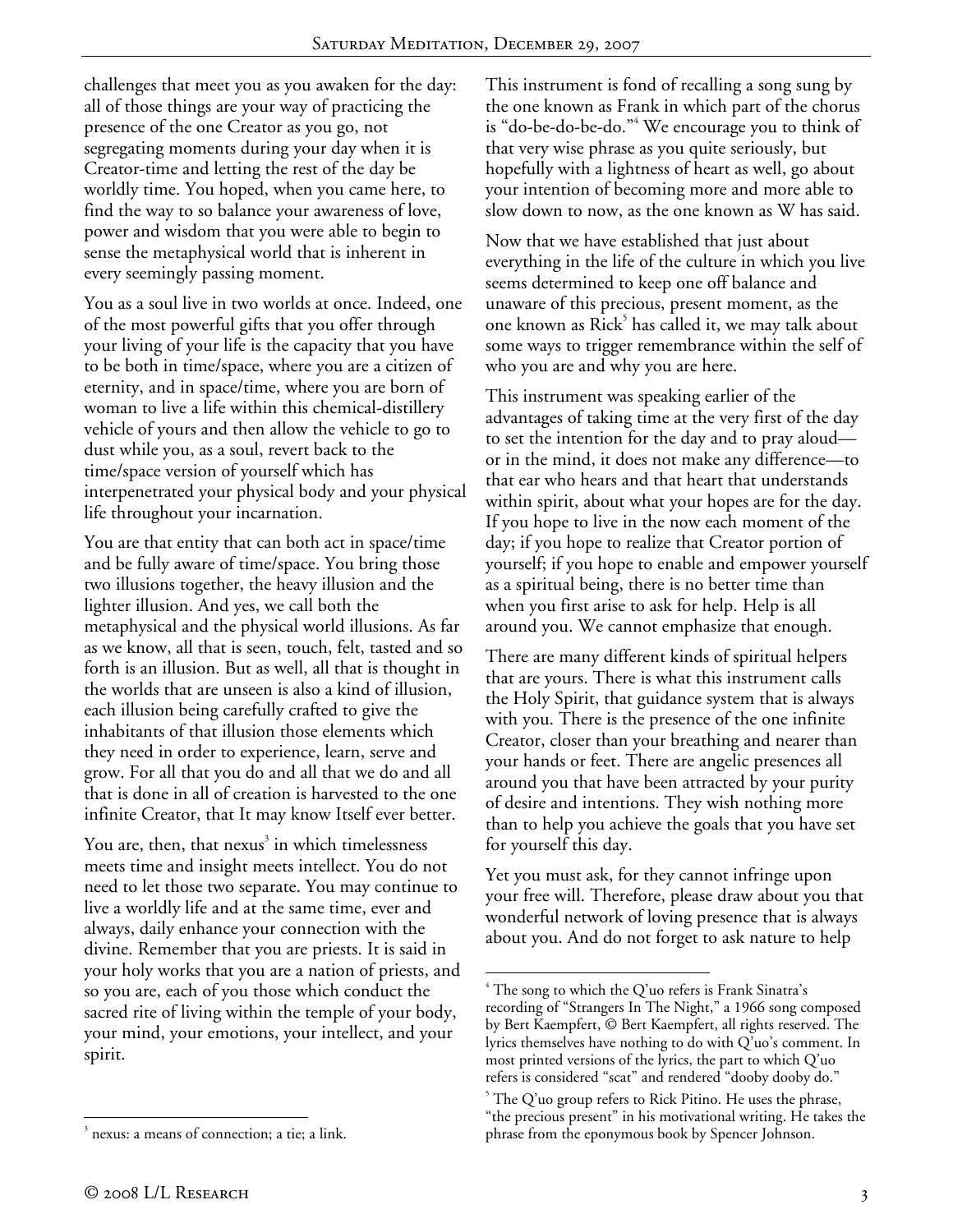you, for that, too, is a kingdom of the Father. The very ground loves you beyond all telling. The air, the trees, all that there is in the kingdom of the Father is dancing with you and inviting you to join in that wonderful, harmonious rhythm of the dance of the One. For all within nature, not having selfconsciousness, is fully aware of the truth and is very happy to be part of the one infinite Creator in its manifestation in this illusion.

It is very helpful to become sensitized to any repetitive sound that occurs in your day. For those who happen to be in school, there is the ringing of the bell in each period. Perhaps it may be the ringing of telephones where you are enjoying your day and perhaps earning your living so that you may pay the bills, as this instrument would say. Whatever sounds are part of your environment, become sensitized to them. Then when you hear the bell ring, the telephone ring, the train whistle blow, the traffic on the road come to a halt at the red light, or whatever noise is in your environment, you will find it not a distraction or something to ignore but that which calls you to remembrance of who you are and why you are here.

The one known as W was speaking earlier of the simple truth that the present moment is that which is. It is the realest focus which a person within third density may achieve. For it is that link with time/space in which all is one, and time goes away, timelessness reigns, and everything occurs now.

In a very real sense, this is the world in which we live, or should we say, the illusion which we enjoy. All that seems to you to be passing by, to us is occurring in a circular now, so that there is no such thing as past and present and future, but rather there is our choice of which place we wish to insert ourselves in this harmonious and rhythmic dance of the One.

For you within third density, life has a very heavy sense of time, time passing, time rushing by, and so forth. This is not something which needs to be resisted. You came here to experience this passing of time. You came to work within these limitations. You came to sleep until you could awaken to the now, to the truth, to the love and the light of the one great original Thought.

Indeed, in a way, you came to be the Logos. And that is a very telling phrase, "To be the Logos." One does not have to try to be a part of the Creator. You

are the Creator! You are a holographic spark of the Creator, as is every other portion of this interactive and very much alive creation. But you are a holographic sample or bit of the whole. You contain in every cell of your body that one great original Thought that holds all things together. You do not have to strive or stretch. You have only to allow yourself to be. That is your nature.

It is a tremendously exciting adventure, my friends, to begin to allow yourself to know yourself more fully, to rest in the now and be aware of your being, your essence. You are actually an everlasting part of an infinite creation and this entire experience which you now are enjoying is but one of an infinity of such experiences.

Yet this is the one which holds your attention at this moment. This, out of all the things that you could have chosen to do, is precisely where you hoped to be and here you have every opportunity that you could possibly have to be of service to others, to be of service to the one infinite Creator, and to come ever closer to the realization that you know absolutely nothing. For this is not the density of understanding. And yet you know all that there is to know, for you know love. How precious is this opportunity for you to learn and to serve and to grow.

We encourage each of you to look at the various elements of your day-to-day life and target those repetitive elements that may act as triggers for the remembrance of your true nature and your true beingness as part of the one. Each entity will have different things that will remind him to move back into a balanced and focused awareness of the present moment.

For the one known as R, it is something physical that he can look at frequently, for he works with his hands upon the computer and so can see the bracelet that he wears on the wrist. For this instrument, it is the cross that she wears around her neck. As she moves through her day she is constantly touching it, having formed that habit long ago, for it reminds her that Christ is counting on her and that she has hoped all her life to do nothing more than serve Jesus the Christ.

Each of you will have very idiosyncratic and unique ways of bringing your mind back to a centered and balanced place in which you may rest in the now,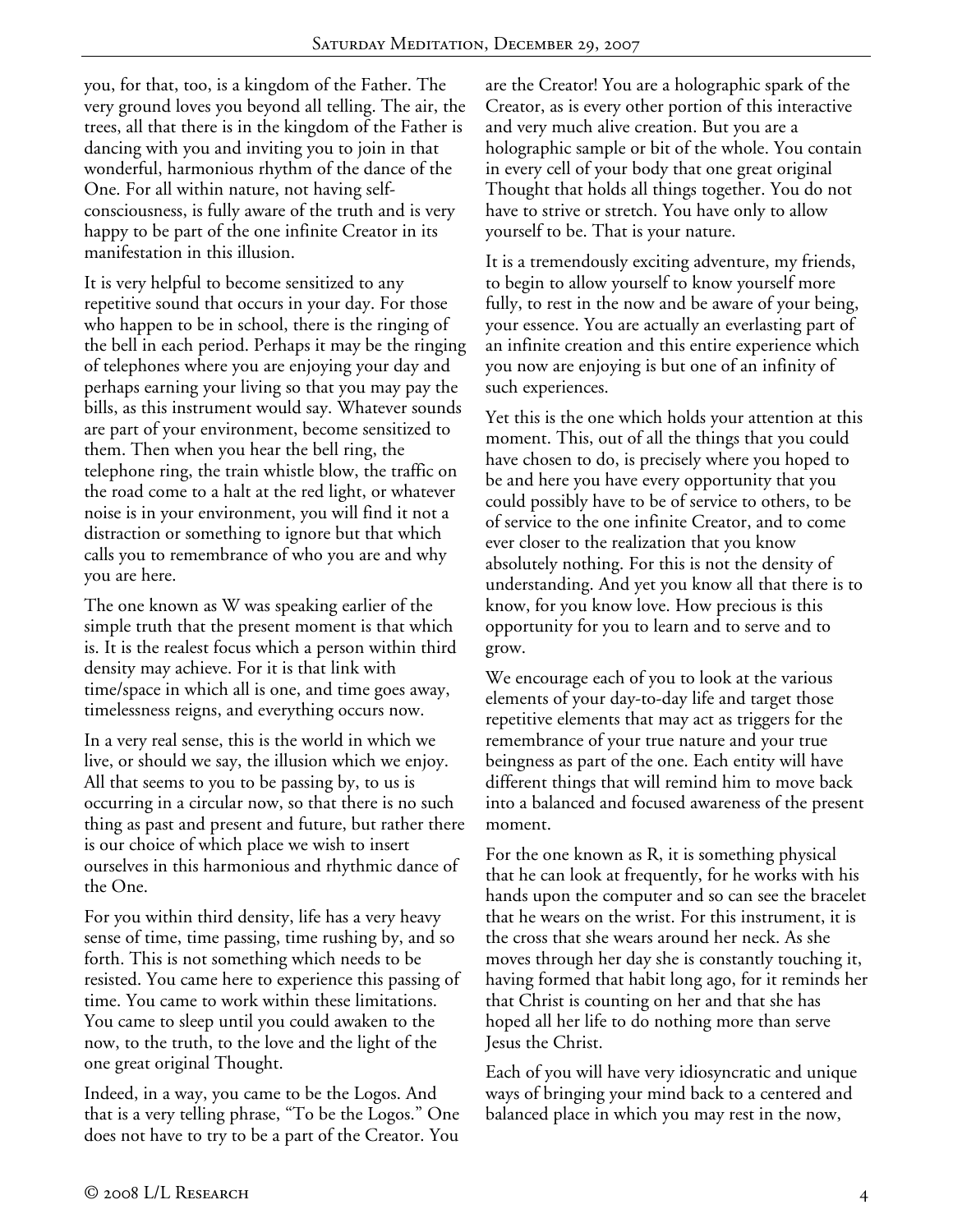even as you gaze with delight and interest upon the scene passing before your eyes.

It may have seemed to you that it has been harder than usual lately, or than it used to be, for you to do this. And we would spend a moment talking about why that is. As third density upon planet Earth draws to a close, which it shall do within the next few years, there is a natural separation of those souls who have chosen to polarize towards service to others and those which have chosen to polarize towards service to self. It is as though oil and vinegar had been miscible<sup>6</sup> for 75,000 of your years but as the time arrives for entities to choose between polarities and to move onto either service-to-self worlds or service-to-others worlds, there is more and more of a tendency for those two to separate, just as oil and water will if not artificially mixed together.

As the times move on towards the beginning of fourth density upon your planet, and as that fourth density upon your planet is a positive fourth density, the vibrations of truth, understanding and love are interpenetrating your third-density world in ever greater waves and convergences of energy. And this means that this process that you have of coming to know yourself, accept yourself, and love yourself has become more challenging.

Because everyone has a dark side. And within your third density it is easy for you to put that dark side in the shadows of self and not acknowledge it. It is difficult for an entity who wishes to be truly of service to acknowledge that shadow side that is the murderer, the rapist, the liar, the coveter, and so forth. Yet, if all is one, are you not all things? Indeed, all of us contain the three hundred and sixty degrees of various kinds of energy that make up the awareness that is the whole of you.

And one of those tremendously difficult jobs for anyone is to go into the shadows and bring out that shadow side to look at, to acknowledge, to come to understand, and to ask if it will join you, if it will cease being part of the dark side and become your grit and your determination and your perseverance.

That is the true function of the so-called dark side. And you can realize all of yourself if you can acknowledge the dark side in the first place. The desire of many is simply to deny that there is

anything in the consciousness except love and light and positivity. Yet, there is a whole other side of self to be collected, respected and honored and used.

And this process is becoming more and more difficult because whereas before the end of the age was so prominently close it was quite easy to ignore the dark side of self, in these latter days of third density, when an entity desires to become a truly realized and focused spiritual seeker, he must go collect those shadow bits that he has not acknowledged. And this is difficult now, where it used to be easier, because of the constant barrage of vibrations of truth, so that all of those things at which you least wanted to look are now popping up quite prominently and saying, "Look at me. Acknowledge me. Let me tell my story and please learn to balance me in and make me part of who you are, for we truly belong, we shadow elements of the equation of one."

Therefore, we encourage each of you to take courage and look in that mirror as it comes to you, for all that are related to you by friendship or working relationship or family, all entities that are in your life, are mirroring you to yourself. When you see those things that you like, then you are happy to see those mirrors. Yet some will come to you and mirror those things you do not wish to see. My friends, embrace those things you do not wish to see, not in judgment but with a genuine and whole-hearted desire to integrate that into yourself.

To find it in the first place is very difficult. When one has mirrored something that is distasteful to one, one wishes simply to put it to one side. And yet we encourage you to allow it to come close, to embrace it, and listen to the story it has to tell. Find that energy within yourself. Not that you would murder anyone, but say you gaze at murder; find the murderer within yourself. Go after that murderer and ask it to join you, or to rejoin you. It is as if you are trying to bring all the members of yourself together so that you may be completely integrated as a unit and have no internal divisions where you do not wish to look.

In that way, when you enter your own open heart, you have no strife within yourself, saying, "I am a terrible wretch; I don't deserve to be here." Or saying, "No, I am very, very good, I am not wretched." You can let all of that judgment go and

 $\overline{a}$ 6 miscible: an adjective meaning "that can be mixed in all proportions. Used of liquids."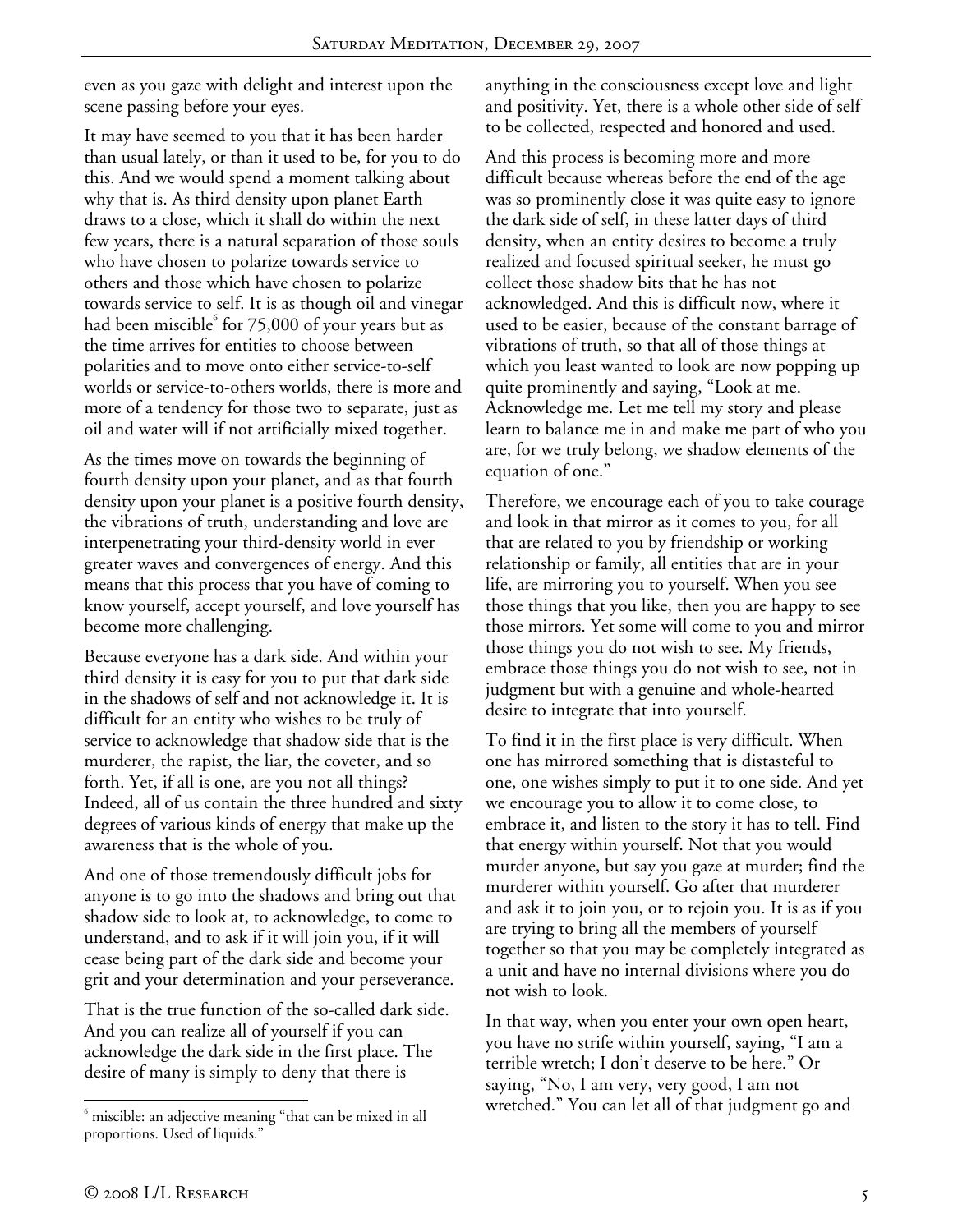bring your whole self into that open heart where the Creator is waiting for you with unconditional love.

You ask what the benefits are of living this life in the now. The first benefit is that it is the truth, whereas all things of time are illusory. The now contains the door through the gateway to intelligent infinity and into the world of time/space. When you are in the now, you are part of all that there is and as the one known as W said, when you are centered and focused in the present moment, you are a natural attractor of those things which may come to you for your benefit in terms of your worldly goals, in terms of the benefit to others of those gifts that you may share with others, and in terms of the relationships that will be most helpful to you in learning and in serving in the present moment, where there is no reaching and no striving. There is a natural law in effect which simply gravitates those entities, energies, essences and relationships toward you which are appropriate for you just this precious moment.

Once one is in this now, one truly can be said to have no ambition and yet to achieve far more than ambitious people achieve, because of the fact that, having moved into this point of balance, all things stem from it very naturally.

The second benefit of being in the now is that it is from this point of presence that the Creator may radiate through you most efficiently and effectively. We do not wish to encourage you to try to beam light into the world, for that would be doing something of your own will.

# *(Side one of tape ends.)*

# *(Carla channeling)*

Consider of yourself that you are a broadcasting unit. You receive energy. You transmit energy. And in some cases you transduce<sup>7</sup> energy. This is your natural state. When you are centered in the now, you are in the appropriate place to receive the infinite supply of love/light energy from the one Creator, to shuttle it upwards through your open energy system, up through your body, through your heart, and out into the world through the top of your head.

That energy just flows like a fountain through you and the radiation from it is something that has caused artists throughout your history to draw halos, attempting to indicate how realized beings who are very secure and focused within their spirits naturally have a fountain of light that is just springing forth through them. That is the secret, my friends, to remaining forever rested and full of energy.

You do not do anything accept bless the energy that comes through you, and see and visualize and intend that this energy is not going to stop with you but is going to shower the world with light through your system. For, you see, you color light in a way that no one else does. Each, as he allows his system to be a lighthouse, has a unique light. No one else in creation shall ever have your light. For the infinite love/light of the Creator is limitlessly white. Yet, your biases and choices and quirks have colored your energy body so that, as energy streams through the chakras and out the crown chakra into the world, you have colored that light in a unique way that is absolutely beautiful.

So, know that you are giving the gift not only of the light but of the light through you, by your choice and by your blessing. This too is that which is not done. It must rest in the essence of your firm intention in the present moment.

This instrument was speaking earlier of that inner work which she feels has helped to support her life in faith, her desire to remain in the presence of the one Creator and tabernacle with the One throughout all experiences of her life whatsoever. We would agree with this instrument and take it further. It is well to support a life in faith with the prayer, with the meditation, with all of those ways to work in consciousness. Yet above all things, we encourage each never to forget or devalue the system as a whole.

If you remain in the upper chakras, working with your heart and your communication and your meditation and work in faith to the exclusion of paying the most exquisite attention to your sexuality, your state of mind as regards whether or not you are happy to be here and full of life and glad to be living; if you put aside relationships so that you may spend more time meditating; if you devalue your work because you wish to be a spiritual person, you've lost your focus. For it is your whole self that is sacred.

Your sexuality, for instance, has so many layers to it! Yet it must begin with that wonderful "yes" of lust and chemical attraction. And then you can begin to

 $\overline{a}$  $\sigma$  transduce: to convert (energy) from one form into another.